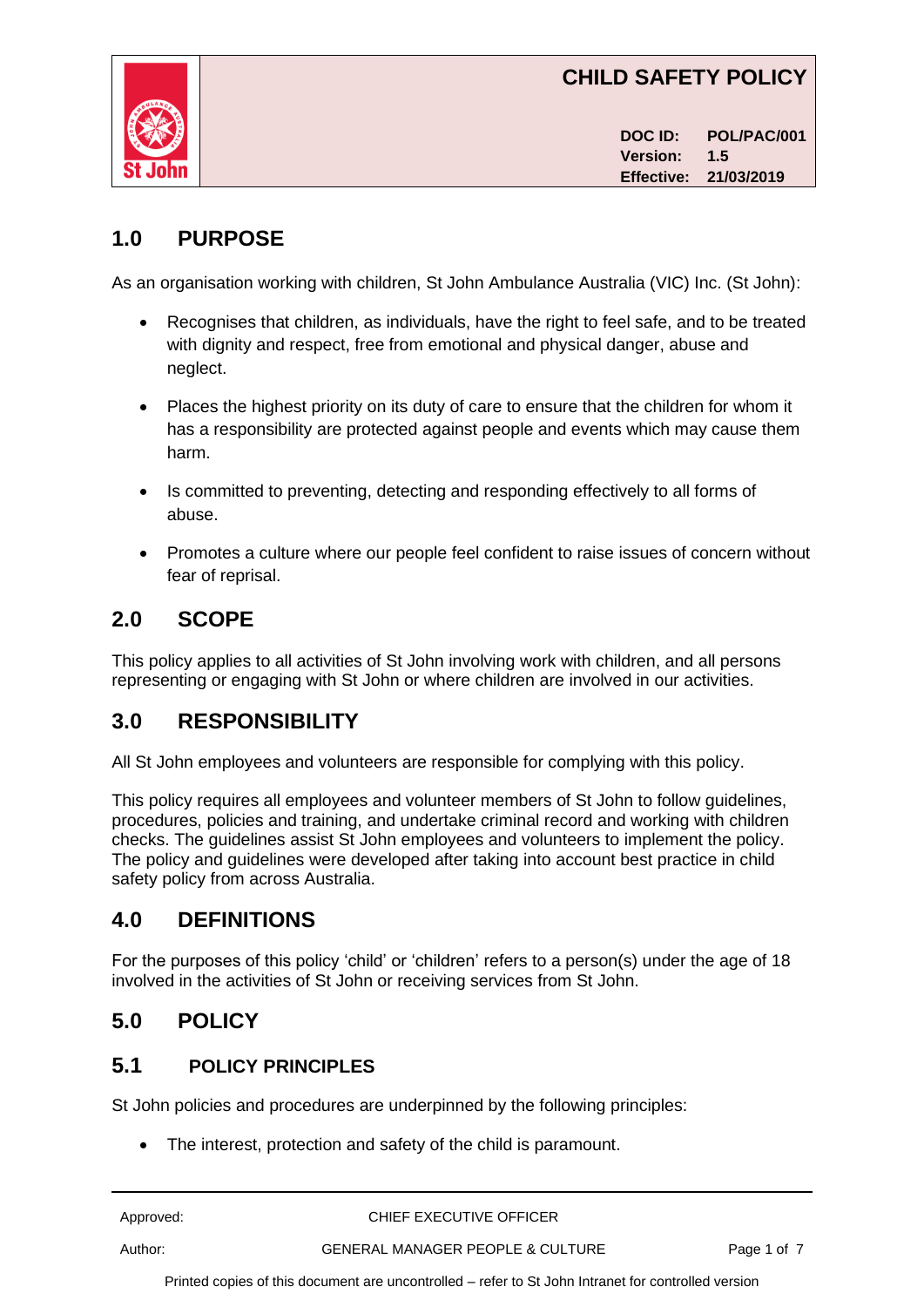- Commitment to supporting all staff to work in accordance with this policy, to work with partner agencies and organisations to ensure child safety policies are consistent and high quality.
- Complying with relevant legislative responsibilities.
- Practicing a zero-tolerance approach to child abuse.

#### **5.2 VULNERABLE GROUPS**

St John is committed to Victoria's compulsory Child Safe Standards which includes the following principles in relation to vulnerable groups:

- Promoting the cultural safety of Aboriginal and Torres Strait Islander children
- Promoting the cultural safety of children from culturally and linguistically diverse (CALD) backgrounds
- Promoting the safety of children with a disability
- In addition to the Victorian Child Safety Standards principles, St John is also committed to promoting the safety of same-sex attracted, intersex, non-binary and gender diverse children.

The protection and safety of particularly vulnerable children, such as those with disabilities, Aboriginal and Torres Strait Islander, and children from culturally and linguistically diverse (CALD) backgrounds will be recognised by St John through:

- Improving our links between legislation, policy and practice
- Recognising and enhancing leadership, participation and decision-making among particularly vulnerable children.
- Enhancing the recruitment and assessment of people working with particularly vulnerable children.

#### **5.3 RISK MANAGEMENT**

St John recognises that creating a child safe organisation begins with a clear, evidenceinformed understanding of the potential risks to children in any setting.

The strategies to identify, assess, and reduce or remove risks associated with all forms of child abuse are considered through the St John organisational risk register, which includes:

- Taking a preventative approach means identifying the potential risks in the St John environment. These range from the impact of the physical environment, psychological and emotional factors, and how it affects the continual supervision of management and children.
- By adopting a risk management approach, St John is acting in a preventative manner and can reduce the likelihood of risks becoming realised.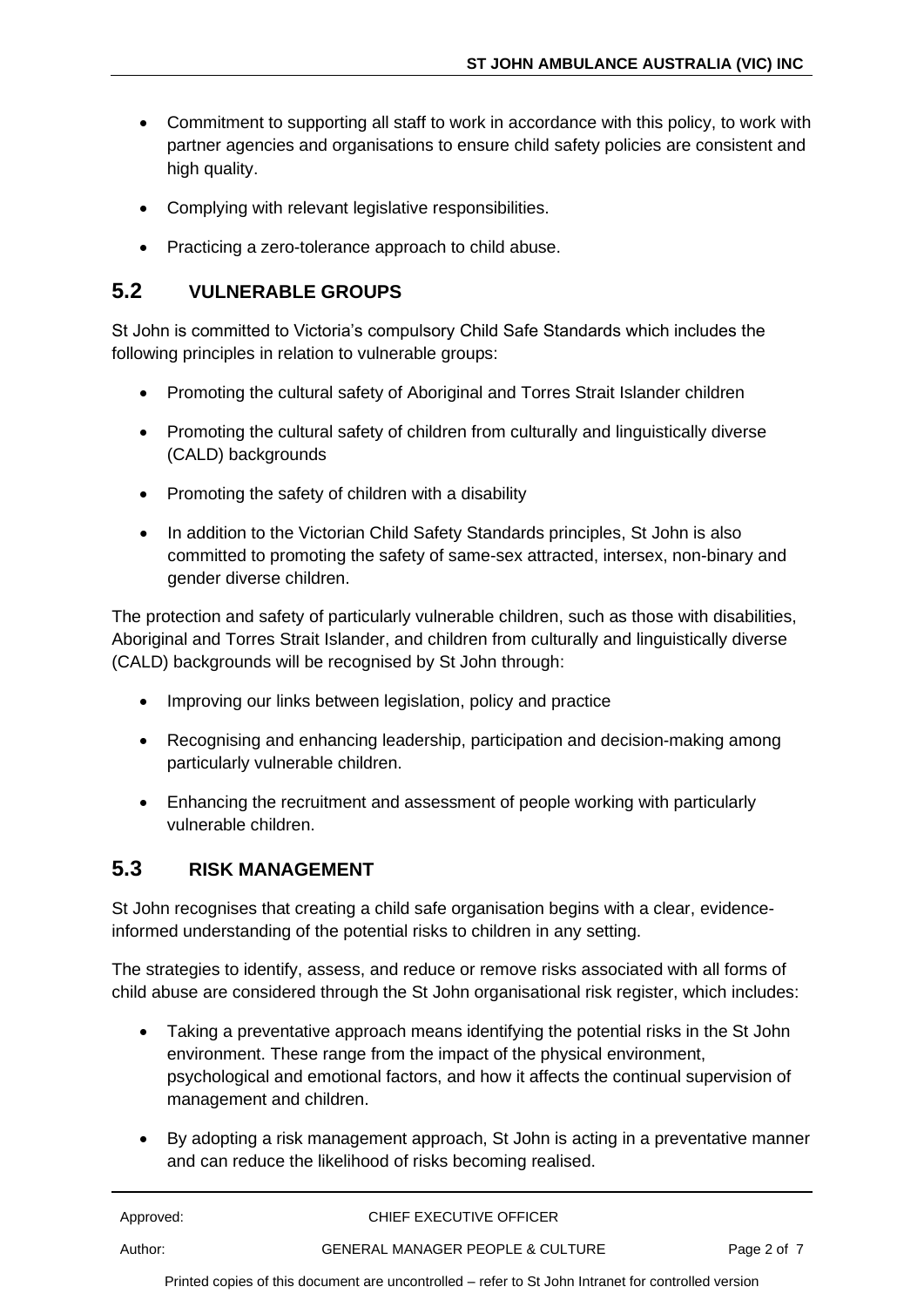- Risk management maximises the ability for St John to deliver on organisational objectives, to promote sound decision making and works to safeguard child, volunteer and employee wellbeing.
- A risk based approach will be taken with regards to employees, volunteers and resourcing, to determine supervision opportunities to further promote and strengthen a child safety culture at St John, such as performance reviews, meetings, counselling sessions etc.

St John intends to robustly prevent, detect, respond to and mitigate risk, through a risk management process.

### **5.4 CHILD SAFETY TRAINING**

All employees and volunteers are required to complete child safety awareness training.

All employees and volunteers who work with youth divisions or have a management role in a youth division must complete a higher level of training.

Children within St John are provided training on personal safety annually to recognise and report child safety issues.

All adult volunteers must complete Child Safety Training upon joining. This includes youth members turning 18 years of age.

Education of both adults and children is the primary means of promoting child safety. The aim of an education program which is included in personal safety training should be for the child:

- to recognise situations that may result in abuse;
- to be able to assert the right to resist the abuser;
- to set up a network of trusted adults; and
- to feel confident that an adult will take action to prevent further abuse.

### **5.5 CHILD SAFETY OFFICERS**

St John will select and train suitable employees and volunteers to be appointed as Child Safety Officers (CSO). These people will receive a higher level of child safety training, will know the correct procedure for reporting internally and to authorities in Victoria, and be able to provide support and assistance to employees and volunteers dealing with child abuse issues. Child Safety Officers will also have the capacity to train and develop staff and volunteers in child safety awareness.

CSOs must hold appropriate child safety qualifications, and as such will receive additional specialised training with respect to child protection and safety issues (such as train the trainer, online training, etc.). CSOs are the first point of contact for raising child safety concerns within St John, and are also responsible for championing child safety within the organisation and assisting in coordinating responses to child safety matters and incidents.

Approved: CHIEF EXECUTIVE OFFICER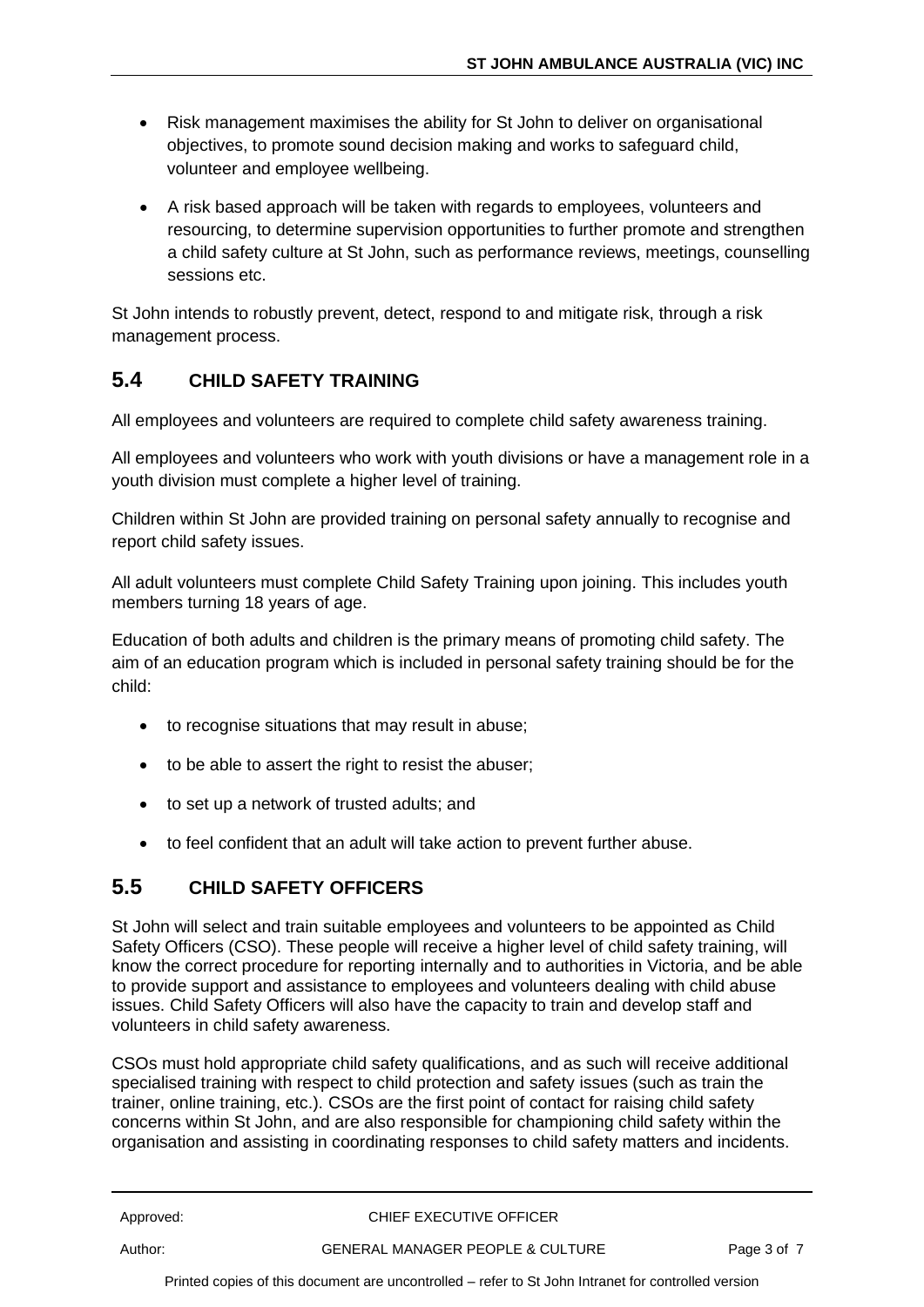### **5.6 GUIDELINES AND PRACTICES**

These Guidelines aim to enable adults within St John to carry out their responsibilities for child safety as set out in this Child Safety Policy and to establish a safe environment for children in St John's care.

All St John employees and volunteers must ensure that they:

- Assess the risk of child abuse within their area of control and eradicate/minimise any risk to the extent possible
- Take all reasonable measures to avoid potentially risky situations opportunities for allegations or misunderstandings
- Educate fellow employees and volunteers about the prevention and detection of child abuse
- Facilitate the reporting of any concerning behaviour related to the nature of child abuse or suspected abusive activities

For acceptable and unacceptable practices, refer to the Child Safety Procedure.

#### **5.7 THE NATURE OF CHILD ABUSE**

Child abusers will often manoeuvre themselves into positions of trust in order to gain access to children. In a large majority of reported incidents, the abuser is someone known to the child, often someone the child trusts.

Child abuse can also be perpetrated by other children, by family members, or someone highly trusted within families, communities, schools and/or other institutions. Children are vulnerable regardless of gender, culture, class, religion, race or disability.

At St John, we understand that abuse may occur within our organisation, or may occur in external contexts (e.g. families, school).

Strategies implemented to identify, assess and reduce or remove risks associated with child abuse will take into consideration the following types of abuse and associated behaviour.

#### **5.7.1 Physical Abuse**

Physical abuse is commonly characterised by physical injury resulting from practices such as punching, beating, shaking, biting, burning or otherwise harming a child.

#### **5.7.2 Emotional Abuse**

Emotional abuse tends to be a chronic behavioural pattern directed at the child where the child's self-esteem and social competence are undermined or eroded over time. A child can also experience emotional abuse by witnessing or being exposed to a dysfunctional environment which includes domestic violence.

Approved: CHIEF EXECUTIVE OFFICER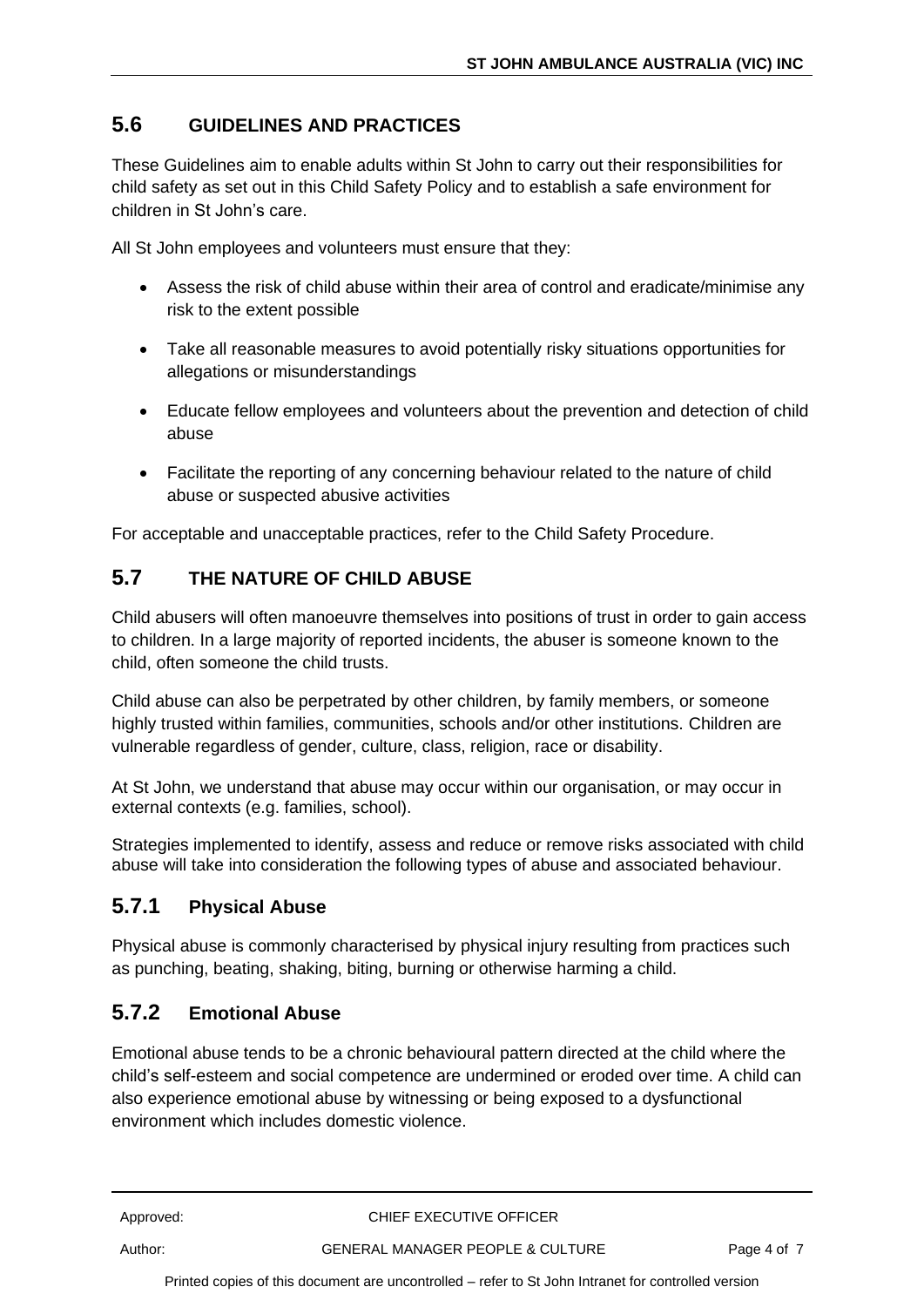Persistent insults, ridiculing, absence or withholding of affection and excessive discipline by the parent or caregiver can constitute emotional abuse. Bullying by peers is another form of emotional abuse.

# **5.7.3 Neglect**

Neglect is characterised by the failure to provide for the child's basic needs. This can occur through direct and deliberate action or by omission.

Persistent neglect can result in serious impairment of the child's health or development. Under-nourishment, untreated illness or injuries, persistent tiredness and lack of hygiene and appropriate clothing can be signs of neglect.

### **5.7.4 Sexual Abuse**

Sexual abuse occurs when someone in a position of power over a child uses that power to involve the child in sexual activity over a range of behaviours from sexual suggestion to intercourse.

All children are at risk, but sexual abuse frequently involves dependant, developmentally immature children and adolescents in sexual activities they do not truly comprehend, to which they are unable to give informed consent or that violate the social taboos of family rules.

Children are also at risk from behaviours associated with sexting and child pornography offences which may result from the distribution of (or threat to distribute) digital content and images.

# **5.7.5 Grooming**

Legislation provides that the offence of grooming concerns:

- Predatory conduct undertaken to prepare a child for sexual activity at a later time.
- An adult communicating, in person or electronically, by word or conduct, with a child under the age of 16 years or with a person who has care, supervision or authority for the child with the intention of facilitating the child's involvement in sexual conduct, either with the groomer or another adult.
- Grooming does not necessarily involve any sexual activity or even discussion of sexual activity – for example, it may only involve establishing a relationship with the child, parent or carer for the purpose of facilitating sexual activity at a later time.
- Sexual conduct which constitutes an indictable offence.

#### **5.7.6 Domestic and Family Violence**

Domestic and family violence can occur between members of a family or extended family or those fulfilling the role of family in a child or young person's life. It can be described as: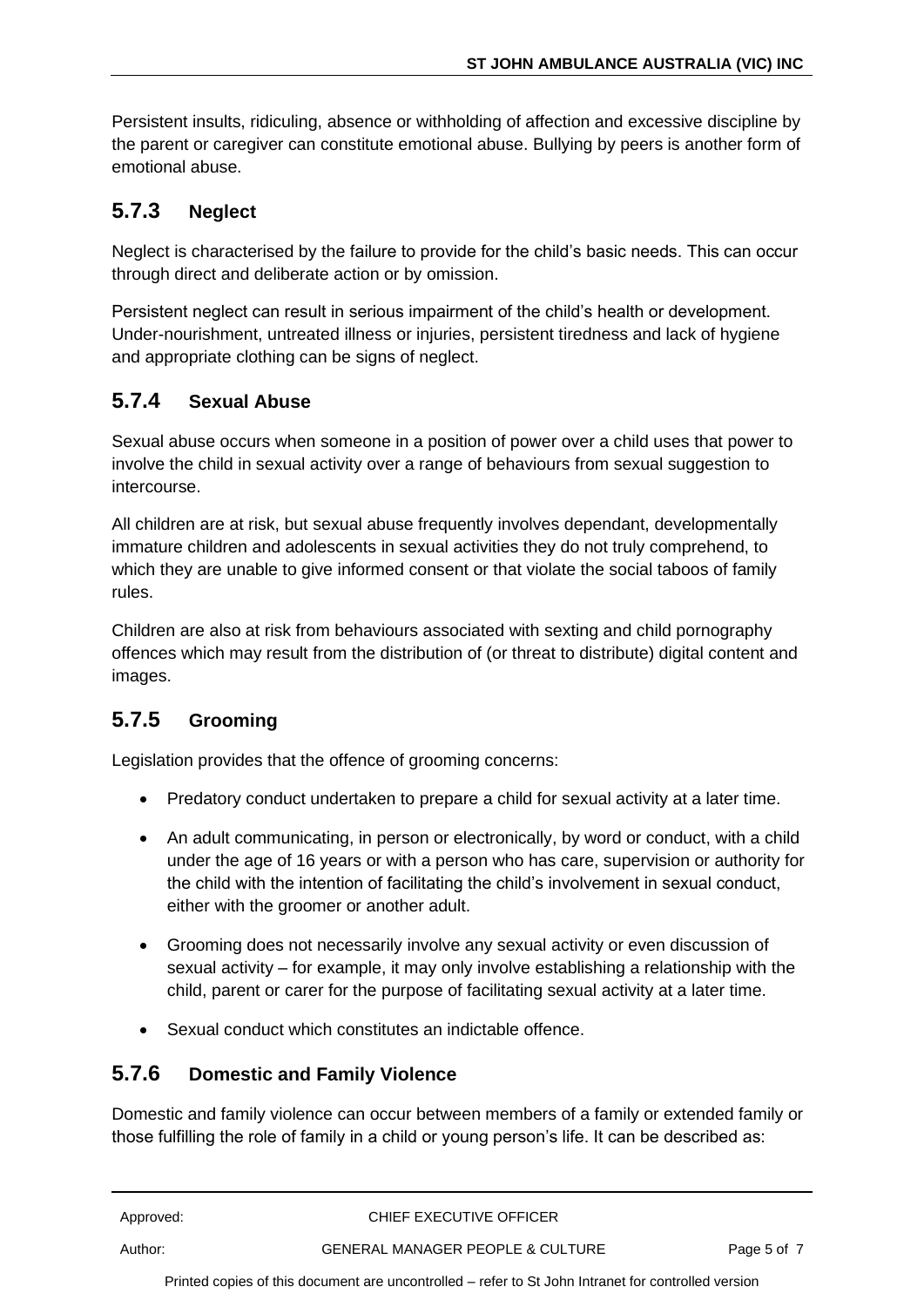- Controlling behaviours including threats, humiliation ('put downs'), emotional abuse, physical assault, sexual abuse, financial exploitation and social isolations, such as not allowing contact with family or friends.
- Conduct, whether actual or threatened, by a person towards, or towards the property of, a member of the person's family that causes that or any other member of the person's family to fear for, or to be apprehensive about, their personal wellbeing or safety.

Witnessing family violence is a specific form of emotional and psychological abuse, and can occur when children or young people live with violence between adults or other members in their home. It can include witnessing violence or the consequences of violence. Exposure to family violence places children and young people at increased risk of physical injury and harm and has a significant impact on their wellbeing and development.

### **5.7.7 Abuse perpetrated by other children**

Most people are aware of the risk of abuse that some adults present to children. There is growing understanding that children can also present a risk to other children. In fact, children can be known to harm, abuse and/or distress other children by perpetrating any behaviour relating to the nature of child abuse. In general, the most significant child safety risk posed by children is sexually harmful behaviour and, according to research and the work of the Royal Commission into Institutional Responses to Child Sexual Abuse, a significant proportion of sexual abuse which occurs in the context of organisations is perpetrated by children<sup>1</sup>.

Victorian law specifies consent and the age of consent for sexual activity for children under 12 years old, children aged 12 to 15 years old and children aged 16 to 17 years old  $2$ . Sexually harmful behaviour involves children engaging another child in sexual activity that is either unwanted or where, due to the nature of the situation, the other party is not capable of giving consent (e.g. children who are younger or who have a cognitive impairment)<sup>3</sup>. When a person engages in sexual behaviour with someone below the age of consent, they are committing a criminal offence (child sexual abuse). Training and education for adults and youth (employees or volunteers) will inform them of their responsibilities under this legislation.

If a child at St John has displayed sexually harmful behaviour towards another child, then St John will take steps to fulfil its duty of care to all children involved, including the child displaying harmful behaviour, any victims and/or witnesses. St John recognises that sexually harmful behaviour in children could be an indicator that a child has themselves been a victim of sexual abuse.

<sup>2</sup> Adapted from the Age of Consent webpage from the Victoria Legal Aid

<sup>1</sup> Adapted from the work of the Therapeutic Treatment Board

<sup>&</sup>lt;sup>3</sup> Adapted from the work of the Therapeutic Treatment Board